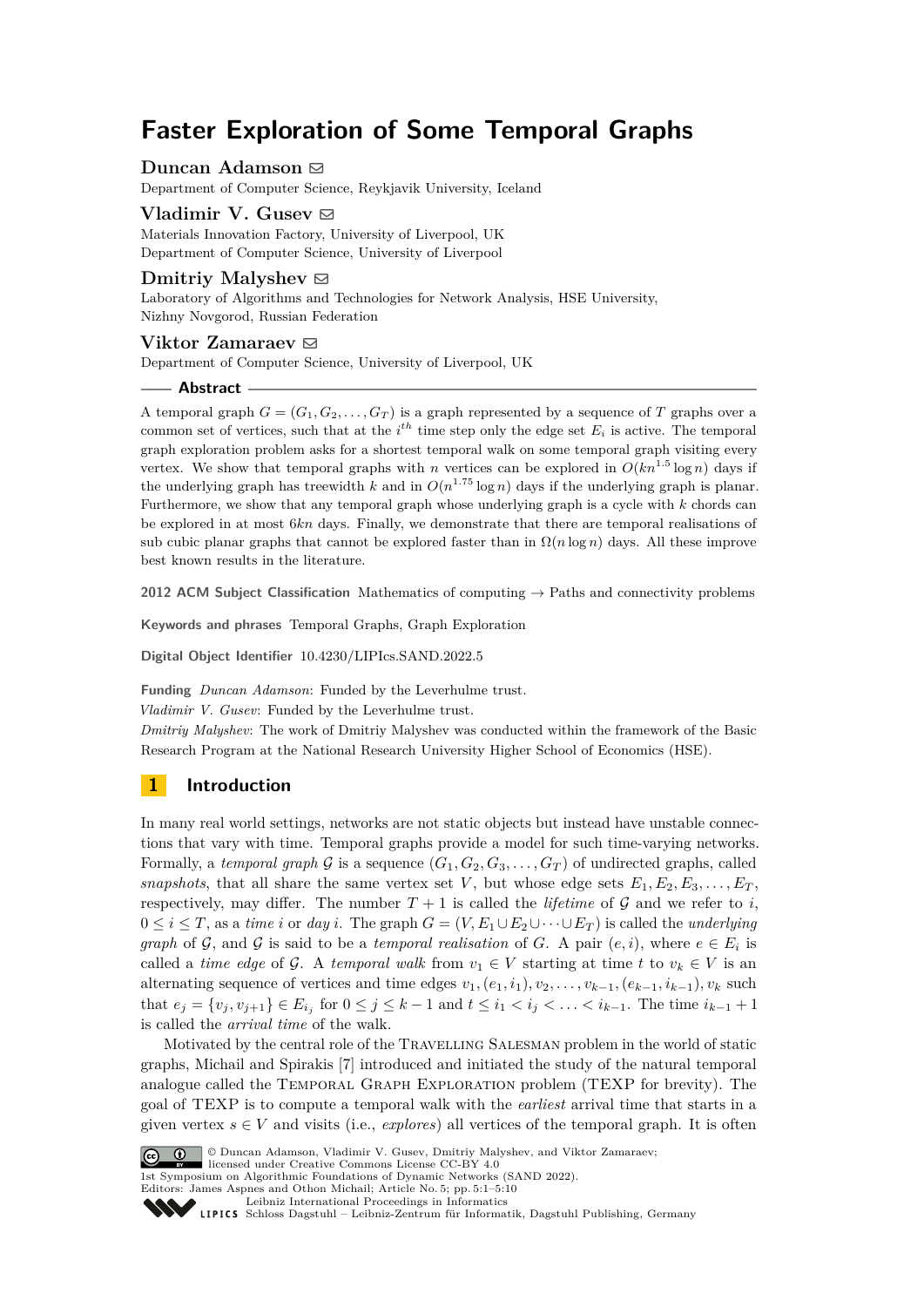#### **5:2 Faster Exploration of Some Temporal Graphs**

convenient to describe a construction of an exploration temporal walk as the actions of an agent that is initially located at some starting vertex *s* and that can in every day *i* either stay at its current node or move to a node *u* that is adjacent to its current node in *E<sup>i</sup>* . In the latter case, the agent *departs* from the current vertex at time *i* and *arrives* at *u* at time  $i + 1$ .

The decision version of TEXP in which one has to decide if at least one exploration schedule exists in a given temporal graph from a given starting vertex is an **NP**-complete problem [\[7\]](#page-9-0). In fact, this decision problem remains **NP**-complete even if the underlying graph has pathwidth 2 and every snapshot is a tree  $[2]$ , or even if the underlying graph is a star and the exploration has to start and end at the center of the star [\[1\]](#page-9-2).

Michail and Spirakis [\[7\]](#page-9-0) proved that TEXP admits no  $(2 - \varepsilon)$ -approximation algorithm for any  $\varepsilon > 0$ , unless **P**=**NP**. In other words, there is no polynomial time algorithm that outputs an exploration schedule whose arrival time is at most  $(2-\varepsilon)$  times the arrival time of an optimal exploration schedule. This was substantially strengthened by Erlebach et. al. [\[3\]](#page-9-3) who established **NP**-hardness of  $n^{1-\epsilon}$ -approximation for any  $\epsilon > 0$ . In fact, the result was shown for *always-connected* temporal graphs, i.e., temporal graphs in which every snapshot is a connected graph. This connectedness assumption makes the above inapproximability result tight, because one the one hand, obviously, any exploration cannot be done faster than in *n* − 1 days, and on the other hand any always-connected temporal graph can be explored in at most  $n^2$  days [\[7\]](#page-9-0).

The strong inapproximability result for TEXP on always-connected temporal graphs motivated the study into bounds on the length of fastest exploration schedules for such temporal graphs and the present work contributes to this line of research. For convenience, from now on, unless specified otherwise we assume that every temporal graph is alwaysconnected and has lifetime at least  $n^2$ . In [\[3\]](#page-9-3) Erlebach et. al. demonstrated that for some temporal graphs any exploration requires  $\Omega(n^2)$  days, and thus showed that the upper bound of Michail and Spirakis [\[7\]](#page-9-0) is asymptotically best possible. This result naturally led the investigation to consider restricted temporal graphs.

One natural way to restrict a temporal graph is to restrict its underlying graph. In this direction, Erlebach et. al. [\[3\]](#page-9-3) showed that temporal realisations of planar graphs can be explored in  $O(n^{1.8} \log n)$  days; temporal realisations of graphs of treewidth at most *k* can be explored in  $O(k^{1.5}n^{1.5}\log n)$  days; temporal realisations of  $2 \times n$  grids can be explored in  $O(n \log^3 n)$  days. They also showed that temporal realisations of a cycle or a cycle with a single chord can be explored in  $O(n)$  days, and conjectured that any temporal graph whose underlying graph is a cycle with at most  $k$  chords can be explored in no more than  $f(k) \cdot n$ days, where  $f(k)$  is some function. This conjecture was recently proved by Alamouti [\[8\]](#page-9-4) with a factorial-type function  $f(k) = k^2 k! e^k$ . In [\[4\]](#page-9-5) Erlebach et. al. proved that any temporal graph in which every snapshot is a bounded-degree graph (in particular, temporal realisations of bounded-degree graphs) can be explored in  $O(n^{1.75})$  days. On the negative side, Erlebach et. al. [\[3\]](#page-9-3) constructed temporal realisations of planar graphs of degree at most 4 that cannot be explored faster than in  $\Omega(n \log n)$  days.

In [\[5\]](#page-9-6) Erlebach and Spooner considered TEXP under another natural restriction on the input temporal graphs. Namely, they studied TEXP on *k-edge-deficient* temporal graphs, i.e., temporal graphs in which every snapshot is obtained from the underlying graph by removing at most *k* edges. They showed that *k*-edge-deficient and 1-edge-deficient temporal graphs can be explored in  $O(kn \log n)$  and  $O(n)$  days, respectively, and constructed *k*-edge-deficient temporal graphs that cannot be explored faster than in  $\Omega(n \log k)$  days.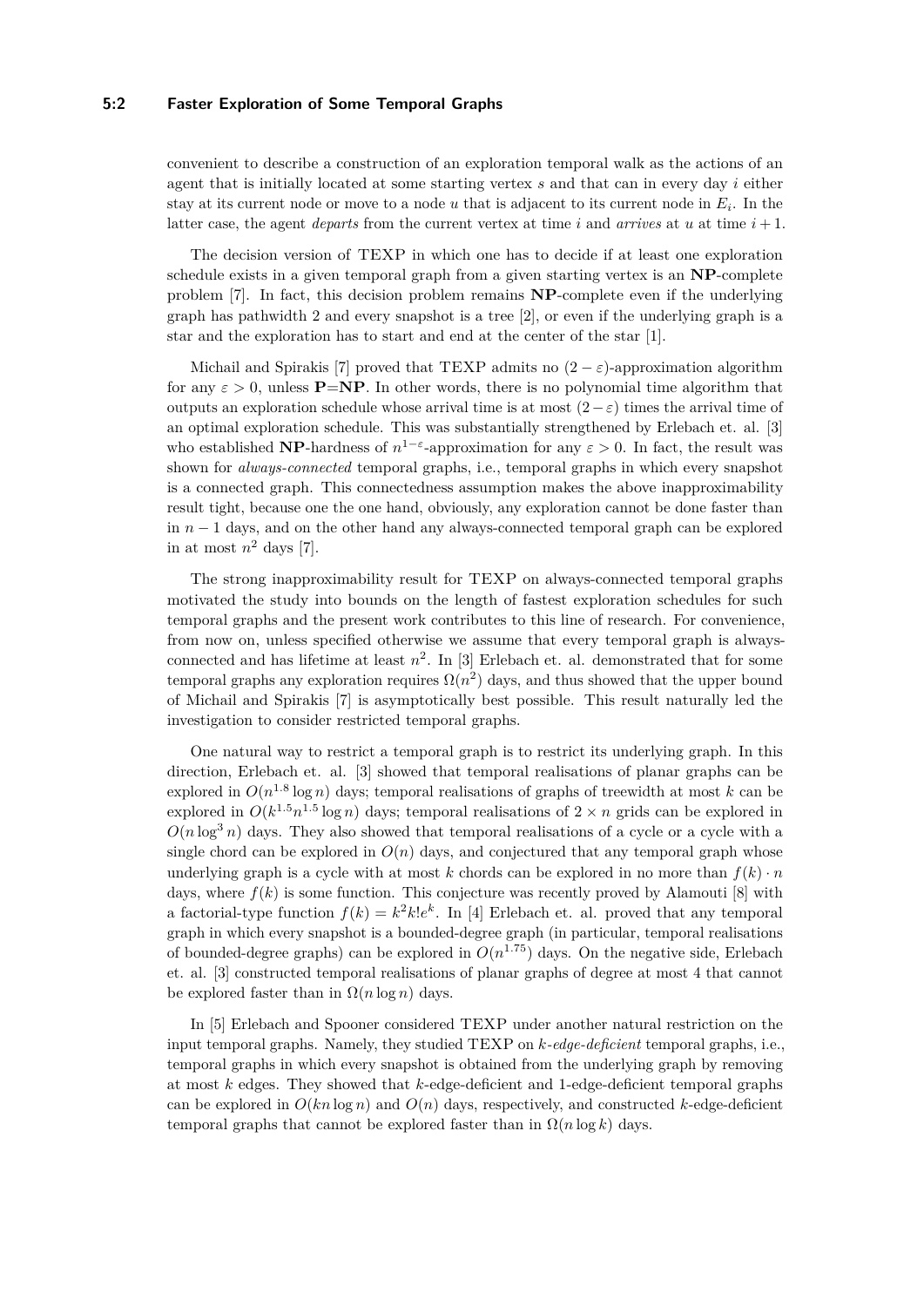#### **D. Adamson, V. V. Gusev, D. Malyshev, and V. Zamaraev 5:3**

<span id="page-2-0"></span>**Table 1** Summary of the new algorithms we provide for exploring temporal graphs versus the previous best known bounds.

| Setting               | Known Bounds                     | Our Bounds              |
|-----------------------|----------------------------------|-------------------------|
|                       |                                  |                         |
| Treewidth- $k$ graphs | $O(k^{1.5}n^{1.5}\log(n))$ ([3]) | $  O(kn^{1.5} \log(n))$ |
| Planar graphs         | $O(n^{1.8} \log(n))$ ([3])       | $O(n^{1.75} \log(n))$   |

## **Our contribution**

In this work we improve a number of bounds on exploration of temporal graphs with underlying graphs from restricted classes of graphs. Table [1](#page-2-0) provides a summary of these results and how they compare to the best known current bounds. First, in Section [2](#page-3-0) we show that a temporal realisation of a cycle with *k* chords can be explored in at most 6*kn* days. Next, in Section [3](#page-4-0) we first strengthen the exploration bound of Erlebach et. al. [\[3\]](#page-9-3) for temporal realisations of graphs admitting a (*r, b*)-division; then using this bound we prove that any temporal realisation of a planar graph can be explored in  $O(n^{1.75} \log n)$  days and any temporal realisation of a graph of treewidth at most  $k$  can be explored in  $O(kn^{1.5}\log n)$ days. Finally, in Section [4](#page-7-0) we demonstrate that there are temporal realisations of planar graphs of degree at most 3 that cannot be explored faster than  $\Omega(n \log n)$ . The latter result is tight in the sense that temporal realisations of graphs of degree at most 2 are explorable in  $O(n)$  days.

## **Notation and tools**

For a vertex set  $W \subseteq V$  we denote by  $\mathcal{G}[W]$  the *temporal subgraph of*  $\mathcal G$  *induced by*  $W$ , i.e., the temporal graph  $(G_1[W], G_2[W], G_3[W], \ldots, G_T[W])$ , where for a static graph *G* the notation  $G[W]$  means the subgraph of  $G$  induced by  $W$ . In the our proofs we will employ two useful lemmas from [\[3\]](#page-9-3).

<span id="page-2-1"></span>▶ **Lemma 1** (reachability, [\[3\]](#page-9-3))**.** *Let* G *be a (not necessarily always-connected) temporal graph with a vertex set*  $V$ *. Let*  $U \subseteq V$  *be a set of vertices of*  $\mathcal G$  *of size*  $k$ *, and let*  $u, v \in U$ *. If there exists a set of k* −1 *snapshots each of which has a path from u to v that contains only vertices from U, then an agent can reach v starting from u and moving only in these k* − 1 *snapshots.*

Notice that a straightforward consequence of the above lemma is that a temporal graph can always be explored in at most  $n^2$  days by visiting vertices in an arbitrary order and spending at most *n* days to move from one vertex to the next.

The following lemma is a general reduction that transforms a multi-agent exploration schedule to a single-agent one. In the multi-agent setting, there are several agents that all start at the same vertex and move or stay put in every day independently from each other. Similarly to the single-agent setting, the goal is to visit (explore) every vertex of the temporal graph by at least one agent as soon as possible.

<span id="page-2-2"></span> $\blacktriangleright$  **Lemma 2** (multi-agent to single-agent, [\[3\]](#page-9-3)). Let G be a graph on *n* vertices. If any temporal *realisation of G can be explored in t days with k agents, then any temporal realisation of G can be explored in*  $O((t+n)k \log n)$  *days with one agent.*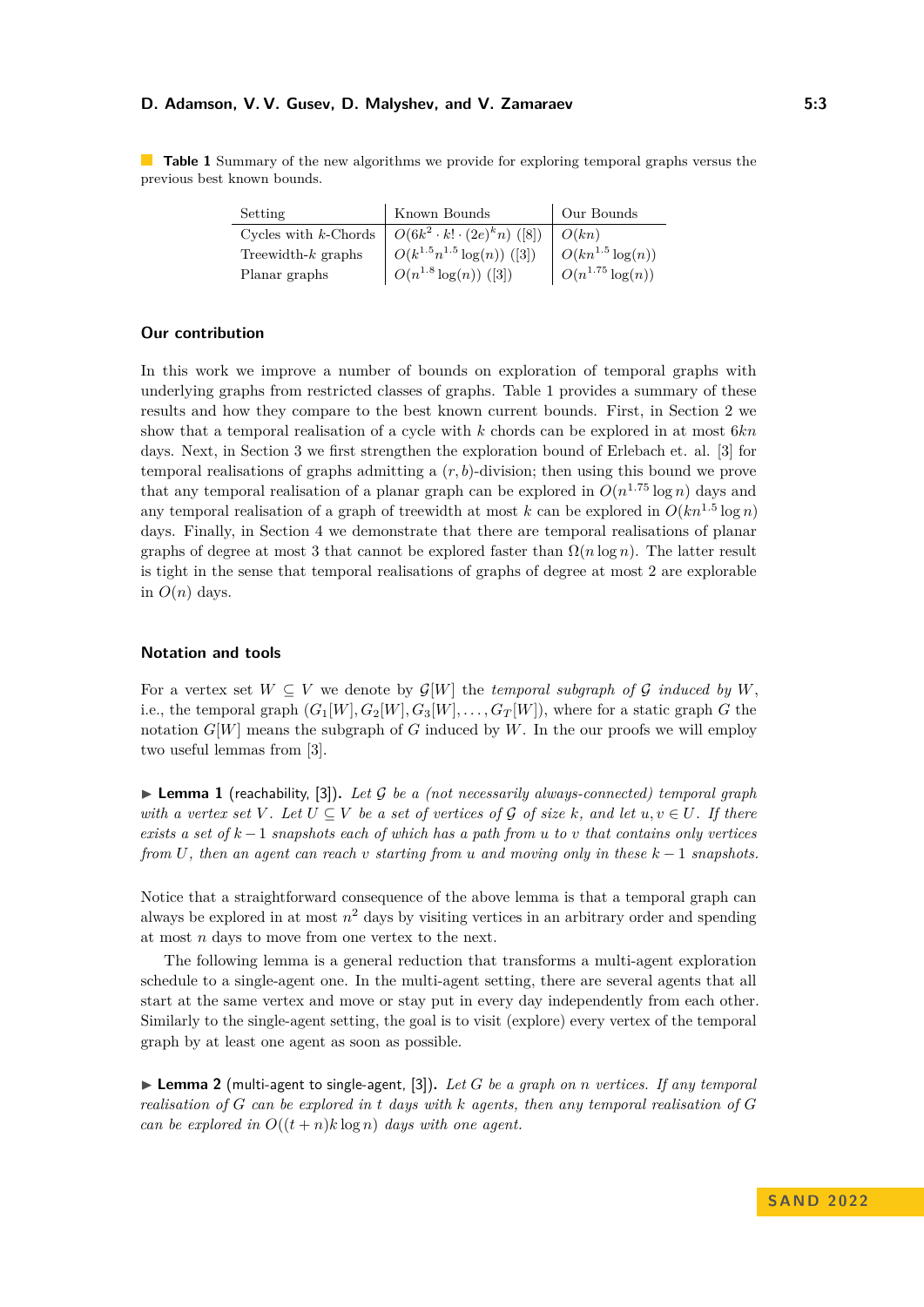#### **5:4 Faster Exploration of Some Temporal Graphs**

# <span id="page-3-0"></span>**2 Cycles with bounded number of chords**

Erlebach et al. proved in [\[3\]](#page-9-3) that a temporal realisation of a cycle can be explored in at most  $2n-2$  days, and this is a tight bound in the sense that there exist temporal realisations of cycles on *n* vertices for which any optimal exploration requires at least 2*n* − 3 days. In the same work it was further shown that any temporal realisation of a cycle with one chord can be explored in at most 7*n* days. Furthermore, the authors conjectured that temporal realisations of cycles with a constant number of chords are explorable in  $O(n)$  days. This conjecture was confirmed in [\[8\]](#page-9-4) where the author has shown that a temporal realisation of a cycle with *k* chords can be explored in at most  $6k^2 \cdot k! \cdot (2e)^k n$  days. In the present section we strengthen this result by showing that any temporal realisation of a cycle with *k* chords can be explored in 6*kn* days. We start with the following auxiliary lemma.

<span id="page-3-1"></span> $\blacktriangleright$  **Lemma 3.** Let  $\mathcal{G} = (G_1, G_2, \ldots, G_{2n})$  be an *n*-vertex temporal graph of lifetime  $T = 2n$ , *and let G be the underlying graph of G. Let*  $P = (v_1, v_2, \ldots, v_\rho), \rho \geq 1$ *, be a path in G such that every vertex of*  $P$ *, except possibly its endpoints*  $v_1$  *and*  $v_0$ *, has degree 2 in G. Moreover, in every snapshot of* G *at most one edge of* P *is absent. Then there exists a vertex*  $v \in V(G)$ *such that all vertices of P can be explored starting from v.*

**Proof.** If there exists *n* snapshots in  $\mathcal{G}$ , in which all edges of *P* are present, then clearly the vertices of *P* can be explored in this *n* snapshots starting from any of the endpoints of *P*. It can therefore be assumed that there are less than *n* such snapshots, i.e., there are at least *n* + 1 snapshots in which exactly one edge of *P* is absent. We can therefore assume without loss of generality that the first  $n+1$  snapshots  $G_1, G_2, \ldots, G_{n+1}$  of  $\mathcal G$  miss exactly one edge.

Observe that as every snapshot is connected and exactly one edge of *P* is absent in every snapshot, for every  $i \in \{1, 2, \ldots, n+1\}$  the graph  $H_i = G_i - \{v_1, \ldots, v_{\rho-1}\}$  is connected. Therefore, by Lemma [1,](#page-2-1) in the temporal graph  $\mathcal{H} = (H_1, H_2, \ldots, H_{n+1})$  every vertex can reach any other vertex in at most  $n - (\rho - 1) - 1 = n - \rho$  days. For every  $i \in \{1, 2, \ldots, \rho\}$ , let  $J_i$  denote some fixed temporal walk from  $v_1$  to  $v_\rho$  in H that starts at time *i* and has the earliest arrival time. Note that the arrival time of  $J_i$  is at most  $n - \rho + i$ .

Now assume there are  $n+1$  agents  $a_1, a_2, \ldots, a_{n+1}$  that are initially placed at the vertices of G as follows: agent  $a_i$  is located at  $v_i$  for every  $i \in \{0, 1, \ldots, \rho - 1\}$  and all the other  $n - \rho + 1$  agents  $a_{\rho}, a_{\rho+1}, a_{\rho+2}, \ldots, a_n$  are located at vertex  $v_{\rho}$ . Every day each agent will either move or stay at its current vertex. To describe the movement rules, let the *score*  $\mu_t(a)$ of an agent *a* at time *t* as equal to the number vertices of *P* that *a* visited by time *t*. In particular,  $\mu_2(a_i) = 1$  for every  $i \in \{1, 2, \ldots, n+1\}$ . Now, if the score  $\mu_t(a)$  of an agent *a* at time *t* is  $\rho + 1$ , then *a* does not move. Otherwise the movement of the agent *a* at day *t* is determined according to the following rules:

- **1.** *a is at vertex*  $v_{\rho}$  *at time t*. If  $\mu_t(a)$  is the minimum among all agents that are currently at  $v_{\rho}$ , then *a* moves to  $v_{\rho-1}$ . Otherwise *a* stays at  $v_{\rho}$ . If there are multiple agents with the minimum value of  $\mu_t(a)$ , then only the agent with the minimum index moves and all other stay at  $v_\rho$ . If there is no edge between  $v_\rho$  and  $v_{\rho-1}$  at time *t*, then the moving agent dies;
- 2. *a is at vertex*  $v_i$  *at time t, for some*  $i \in \{1, 2, 3, \ldots, \rho 1\}$ . Then *a* moves to  $v_{i-1}$ . As before, if there is no edge between  $v_i$  and  $v_{i-1}$  at time  $t$ , then  $a$  dies;
- **3.** *a is at vertex*  $v_1$  *at time t*. Then starting from time *t* the agent *a* moves according to the temporal walk *Jt*.

Observe that at every day at most one agent can die, and therefore after *n* days at least one of the agents survives. This leaves the problem of showing that any such agent has visited all vertices of  $P$ . To this end, let  $a_i$  be an agent that is alive after  $n$  days.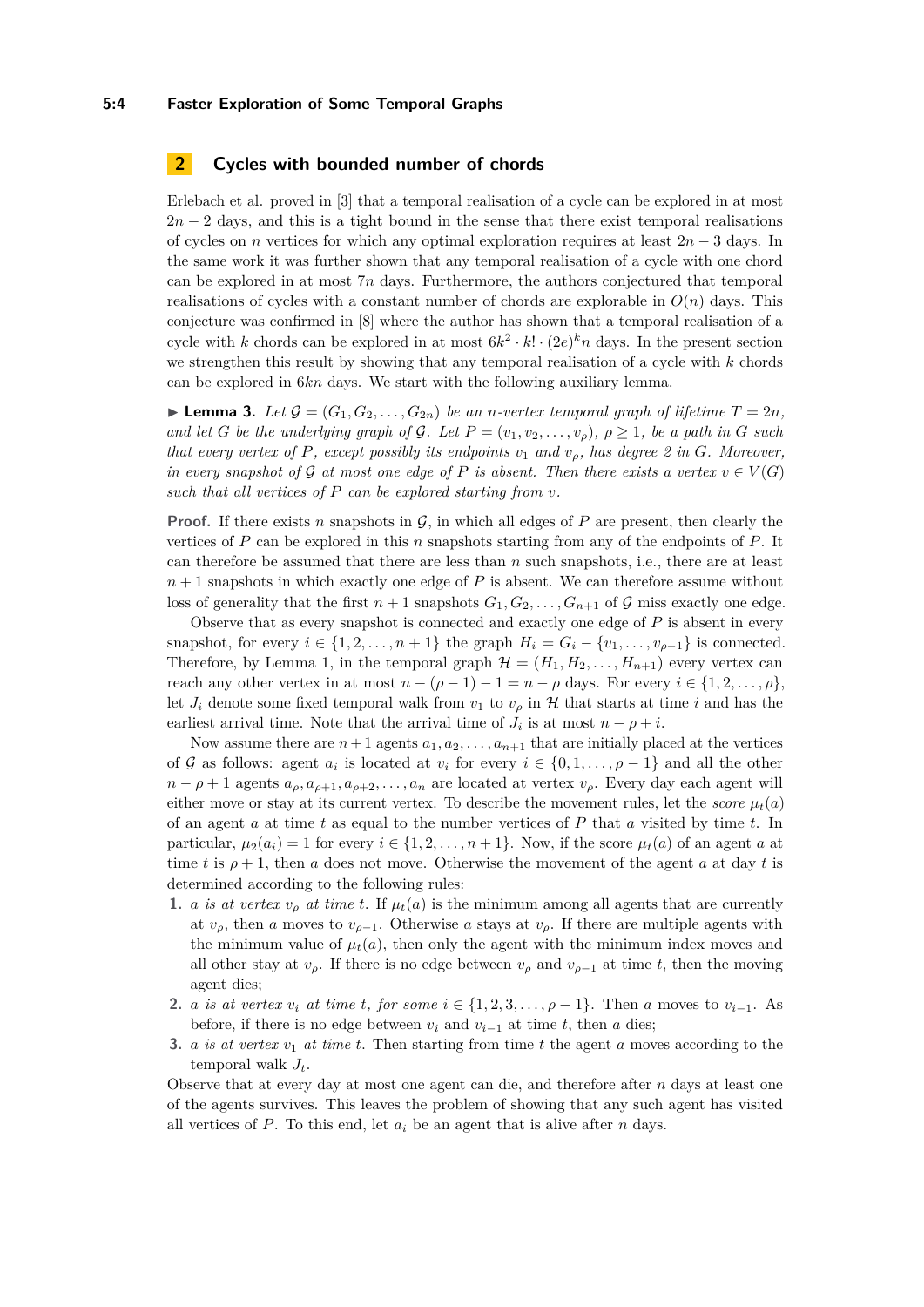#### **D. Adamson, V. V. Gusev, D. Malyshev, and V. Zamaraev 5:5**

If  $i \geq \rho$ , then, according to the initial positions and the moving rules,  $a_i$  will start moving from vertex  $v_{\rho}$  at day  $i - \rho$ , and will visit one new vertex of *P* every day. Since  $i \leq n$ , after  $i - \rho + \rho \leq n$  days  $a_i$  visits all vertices of *P* and stops moving.

Suppose now that  $i < \rho$ . According to the rules, after the first *i* days, the agent  $a_i$ moves along the path *P* and visits the vertices  $v_i, v_{i-1}, \ldots, v_1$ . After visiting all these vertices the score  $\mu_i(a_i)$  of  $a_i$  at time *i* is equal to  $i+1$  and the agent continues to move following the temporal temporal walk  $J_i$ . Let  $t^*$  be the time when  $a_i$  arrives at  $v_\rho$ . Observe that  $\mu_{t^*}(a_i) = i + 2$  and  $t^* \leq n - \rho + i$ . By the end of day  $t^*$ , there could be at most  $n - \rho - t^* + i$  agents at vertex  $v_\rho$  with a smaller score than the score  $\mu_{t^*}(a_i)$  of  $a_i$ : at most  $n - \rho + 1 - (t^* + 1) = n - \rho - t^*$  agents that were initially located at  $v_\rho$  and have not departed until the end of day  $t^*$  and at most *i* agents  $a_i, a_{i-1}, \ldots, a_1$  that arrived at  $v_\rho$  earlier or at the same time as  $a_i$  (and have not departed until the end of day  $t^*$ ). All other agents at  $v_\rho$ at time  $t^*$ , if any, have larger scores. Hence, the agent  $a_i$  will depart from  $v_\rho$  no later than on day

$$
t^* + (n - \rho - t^* + i) + 1 = n - \rho + i + 1 = n - (\rho - i - 1),
$$

and therefore it will survive for further  $\rho - i - 1$  days thus visiting the remaining  $\rho - i - 1$ vertices  $v_{q-1}, v_{q-2}, \ldots, v_{i+1}$  of *P*.

▶ **Theorem 4.** *A temporal realisation of a cycle with n vertices and k chords can be explored in at most* 6*kn days.*

**Proof.** Let G be a temporal realisation of an *n*-vertex cycle with *k* chords and let *G* be the underlying graph of G. Let us denote by C the underlying cycle of G, and let  $a_1, a_2, \ldots, a_s$  $s \leq 2k$ , be the distinct vertices of *C*, ordered according to their clockwise appearance on the cycle, which are incident with at least one of the chords. For every  $i \in \{1, 2, \ldots, s\}$ , let  $P_i$  be the subpath of  $C$  that one obtains by following the cycle clockwise starting at  $a_i$  and ending at  $a_{i+1}$ , where the summation is modulo *s*.

Let  $i \in \{1, 2, \ldots, s\}$  be an arbitrary fixed index. Note that all internal vertices of  $P_i$  have degree 2 in the underlying graph *G*. This together with the connectivity of the snapshots of G imply that at every day at most one edge of  $P_i$  is absent. Therefore,  $P_i$  and the temporal graph obtained by restricting  $G$  to any sequence of  $2n$  consecutive snapshots satisfy the assumptions of Lemma [3.](#page-3-1) Hence, the vertices of  $P_i$  can be visited during any sequence of 3*n* − 1 consecutive snapshots: Using Lemma [3,](#page-3-1) in the first *n* − 1 snapshots we reach a vertex  $v$  guaranteed by Lemma [3,](#page-3-1) and in the subsequent  $2n$  snapshots, by Lemma 3, we visit all the vertices of  $P_i$  starting from *v*. Since the index *i* was chosen arbitrarily, the above procedure can be repeated for each of the  $s$  paths, which implies that  $\mathcal G$  be explored in at most  $2k(3n-1) < 6kn$  days.

# <span id="page-4-0"></span>**3 Underlying graphs with (***r, b***)-divisions**

In [\[3\]](#page-9-3) Erlebach et al. showed that any temporal realisation of an *n*-vertex graph of treewidth *k* can be explored in  $O(k^{1.5}n^{1.5}\log n)$  days, and any temporal realisation of an *n*-vertex planar graph can be explored in  $O(n^{1.8} \log n)$  days. The key ingredient in the proofs of both results was the following

<span id="page-4-2"></span> $\triangleright$  **Theorem 5** (Theorem 4.3, [\[3\]](#page-9-3)). *A temporal graph G, whose underlying graph has a*  $(r, b)$ *division*<sup>[1](#page-4-1)</sup>, can be explored in  $O((n+r^2b)\frac{nb}{r}\log n)$  days.

<span id="page-4-1"></span><sup>&</sup>lt;sup>1</sup> The notion of  $(r, b)$ -division is formally defined in Section [3.1](#page-5-0)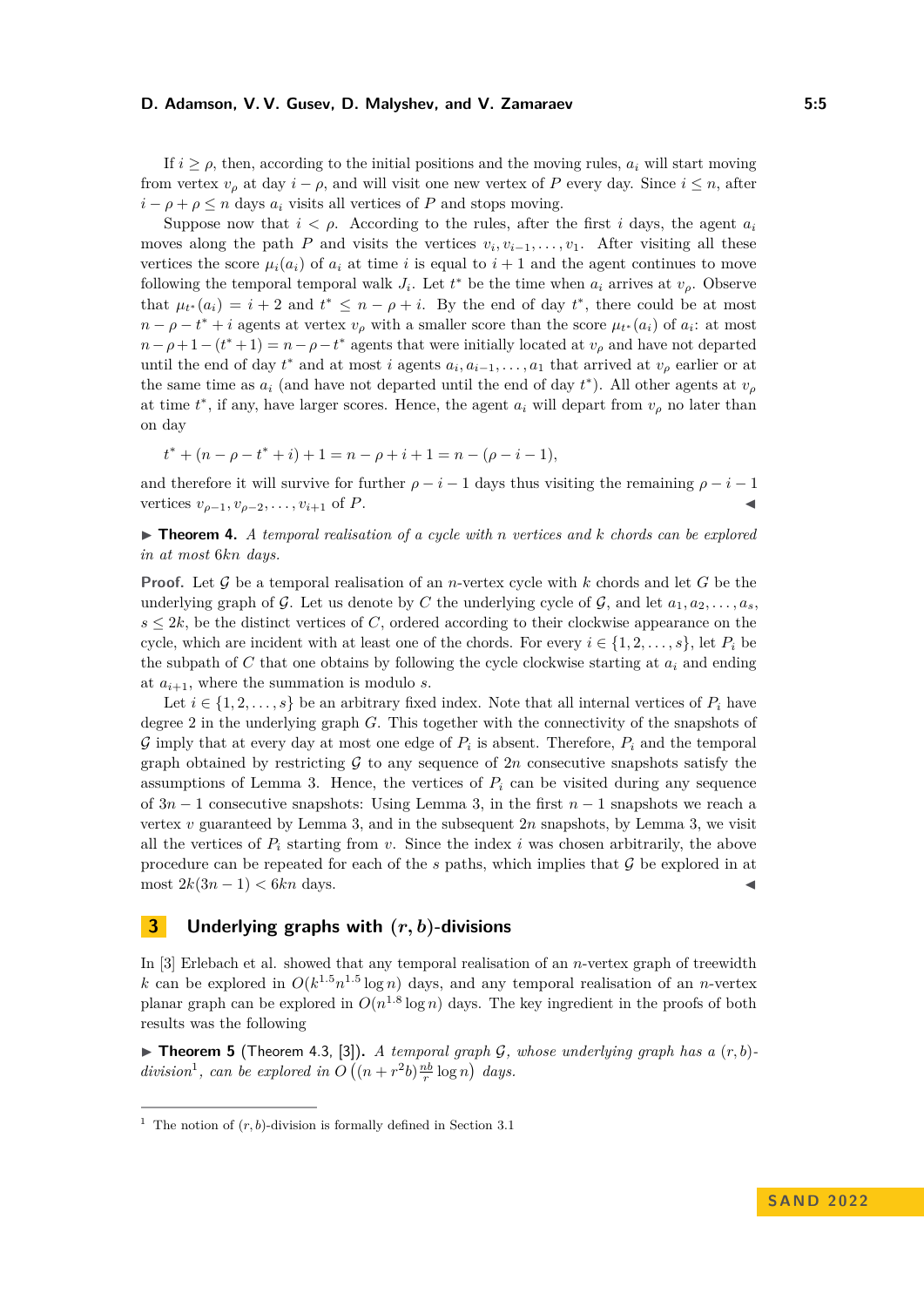#### **5:6 Faster Exploration of Some Temporal Graphs**

In Section [3.1](#page-5-0) we obtain a stronger version of the above theorem, which we apply in Section [3.2](#page-7-1) to improve the exploration bounds for temporal realisations of graphs of treewidth *k* and planar graphs. The main technical contribution that allows us to strengthen Theorem [5](#page-4-2) is Lemma [6](#page-5-1) saying that if two vertex sets  $S$  and  $U$  in an *n*-vertex temporal graph  $G$  are such that  $|U| \leq |S|$  and in every snapshot of G for every vertex  $u \in U$  there exists a path between *u* and a vertex in *S*, then |*S*| agents starting at the vertices of *S* (one agent per vertex) can explore vertices in *U* and return to their original positions in at most  $4|S|n$  days.

## <span id="page-5-0"></span>**3.1 Tools**

For a graph  $G = (V, E)$ , we say that a *vertex*  $v \in V$  *is reachable from a vertex*  $u \in V$  *in G* if there is a path from *u* to *v* in *G*. We also say that a *subset*  $S \subseteq V$  *reaches a subset*  $U \subseteq V$ *in G*, if every vertex  $u \in U$  is reachable from some vertex in *S*. For a temporal graph  $\mathcal G$  and subsets *S* and *U* of its vertices, we say that *S always reaches U* in  $\mathcal{G}$ , if *S* reaches *U* in every snapshot of  $\mathcal G$ .

<span id="page-5-1"></span> $\blacktriangleright$  **Lemma 6.** Let G be a not necessarily always-connected temporal graph with vertex set V, *let S be a subset of V of cardinality s, and let U be a subset of V with*  $|U| \leq s$ *. If S always reaches U in* G *and the lifetime of* G *is at least* 4*sn, then s agents starting at the vertices of S (one agent per vertex) can explore vertices in U and return to their original positions.*

**Proof.** Let  $S = \{x_1, x_2, \ldots, x_s\}$  and let  $a_1, a_2, \ldots, a_s$  denote the agents that are initially located at the vertices  $x_1, x_2, \ldots, x_s$  respectively. For convenience, we assume that every vertex in *U* holds a token, and we restrict our consideration only to the exploration schedules in which the agents collect all the tokens from the vertices in *U* and bring them to the agents' original locations. We assume that every agent can carry at most one token at a time. We say that a vertex  $u \in U$  is *explored by an agent a*, if *a* starts at its original position, visits *u*, takes the token of *u*, moves back to its original location, where she drops the token. A day on which agent *a* returns to its original location and drops the token of *u* will be called a *return day of a*. The assumption that an agent can carry only one token at a time implies that the agent can explore at most one vertex between any two consecutive visits to its original location.

Let  $U = \{u_1, u_2, \ldots, u_r\}$  and, for every  $i \in [r]$ , denote by  $t_i$  the earliest day by which the agents can explore *i* vertices in *U*. We will prove by induction on *i* that  $t_i \leq 2n(s + i - 1)$ . As  $r \leq s$ , the inequality for  $i = r$  will imply the lemma.

For the base case  $i = 1$ , we need to show that at least one vertex in *U* can be explored by day 2*ns*. Since every vertex in *U* is reachable from a vertex in *S* in every snapshot, by the pigeonhole principle, vertex  $u_1$  is reachable from some fixed vertex  $x \in S$  in at least 2*n* snapshots out of the first  $2ns$  snapshots. Hence, by Lemma [1,](#page-2-1) the agent of x can explore  $u_1$ by day 2*ns*.

Let now  $1 \leq i \leq r$  and assume that the agents can explore  $i-1$  vertices by time  $t_{i-1} \leq 2n(s+i-2)$ . Suppose, towards a contradiction, that the agents cannot explore *i* vertices in the first  $2n(s + i - 1)$  days. Let us fix a fastest exploration schedule in which the agents explore *i*−1 vertices in *U*. Without loss of generality, assume that the vertices explored under this schedule are  $u_1, u_2, \ldots, u_{i-1}$ . For  $k \in [s]$ , let  $\ell_k$  be the number of vertices explored by agent  $a_k$  in the first  $2n(s + i - 1)$  days; note that  $\ell_1 + \ell_2 + \ldots + \ell_s = i - 1$ . Furthermore, we denote by  $d_1^{(k)} < d_2^{(k)} < \ldots < d_{\ell_k}^{(k)}$  the return days of agent  $a_k$  and call  $(d_1^{(k)}, d_2^{(k)}, \ldots, d_{\ell_k}^{(k)})$ the *vector of return days of*  $a_k$ . We also assume, without loss of generality, that the schedule is *minimal* in the sense that there is no schedule in which all the agents explore the same number of vertices in  $U$ , and all the agents have the same vectors of return days, except one of the agents, say  $a_k$ , that has a vector of return days that is lexicographically smaller than  $(d_1^{(k)}, d_2^{(k)}, \ldots, d_{\ell_k}^{(k)}).$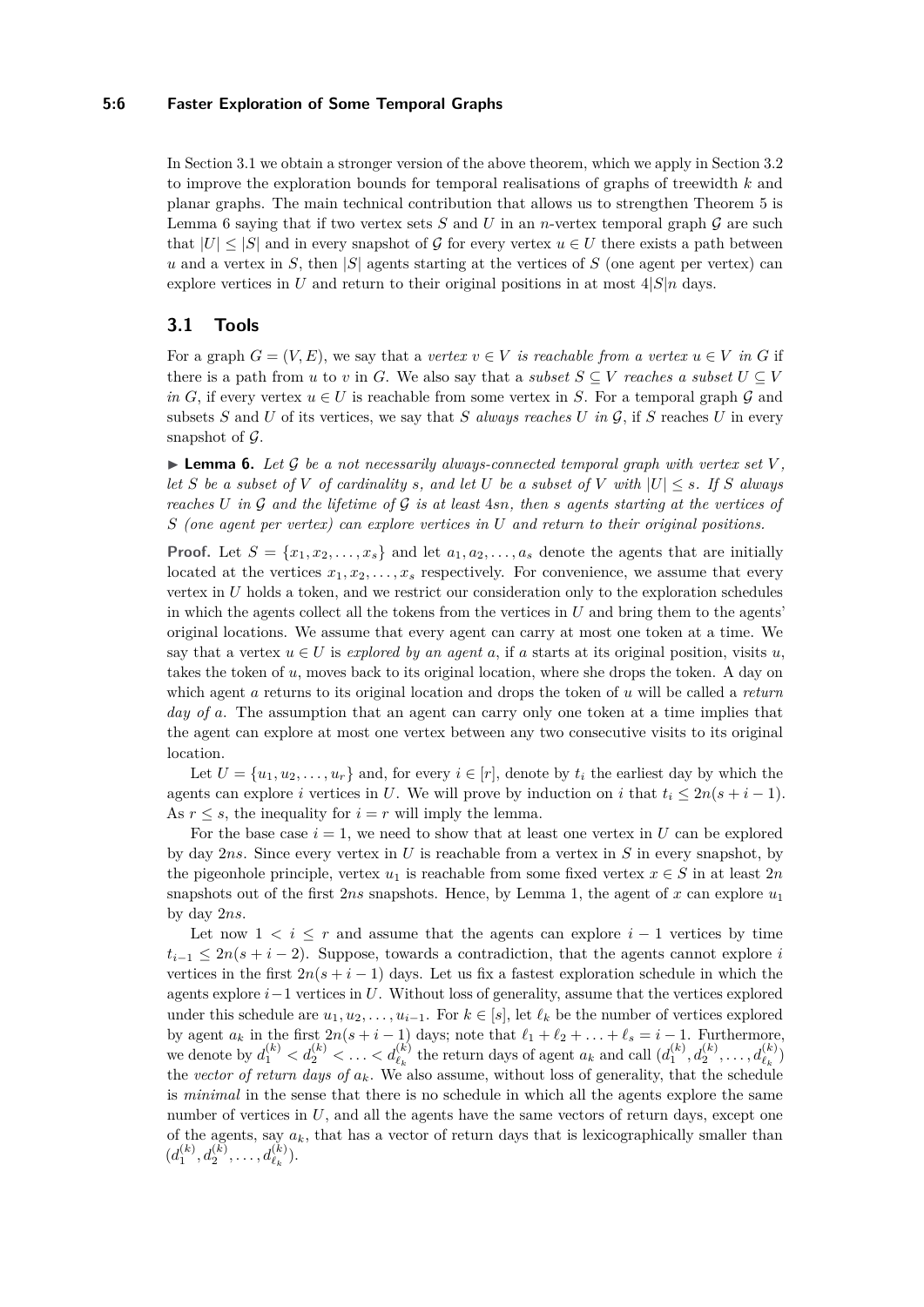#### **D. Adamson, V. V. Gusev, D. Malyshev, and V. Zamaraev 5:7**

Next, for an arbitrary but fixed  $k \in [s]$ , we will count the number of snapshots in the first  $2n(s + i - 1)$  days in which vertex  $u_i$  is reachable from vertex  $x_k$ . We claim that in each of the time intervals  $[1, d_1^{(k)} - 1]$ ,  $[d_j^{(k)} + 1, d_{j+1}^{(k)} - 1]$ ,  $j \in [\ell_k - 1]$ ,  $[d_{\ell_k}^{(k)}]$  $\frac{f(k)}{\ell_k}+1, 2n(s+i-1)]$ there are at most  $2(n-1)$  such snapshots. Indeed, if the interval  $[1, d_1^{(k)} - 1]$  or any of the  $\text{intervals } [d_j^{(k)} + 1, d_{j+1}^{(k)} - 1], j \in [\ell_k - 1] \text{ would contain } 2(n-1) \text{ snapshots in which vertex } u_i$ is reachable from vertex  $x_k$ , then we could amend the schedule of agent  $a_k$  by ordering her to explore *u<sup>i</sup>* during this time interval and keeping the schedule the same in the other intervals. This would produce a schedule in which *a<sup>k</sup>* would have a lexicographically smaller vector of return days than  $(d_1^{(k)}, d_2^{(k)}, \ldots, d_{\ell_k}^{(k)})$ , contradicting the minimality of the schedule. Also, if the last interval  $\left[ d_{\ell_{k}}^{(k)} \right]$  $\binom{k}{\ell_k}$  + 1, 2*n*(*s* + *i* − 1)] would contain 2(*n* − 1) snapshots in which vertex *u<sub>i</sub>* is reachable from vertex  $x_k$ , then agent  $a_k$  could explored  $u_i$  in this interval, contradicting the assumption that the agents cannot explore *i* vertices in the first  $2n(s+i-1)$  days. Hence the total number of snapshot in which  $u_i$  is reachable from vertex  $x_k$  in the first  $2n(s+i-1)$ snapshots is at most  $2(n-1)(\ell_k+1) + \ell_k$ . Consequently, the total number of snapshots in which  $u_i$  is reachable from any vertex in *S* in the first  $2n(s + i - 1)$  snapshots is at most

$$
\sum_{k=1}^{s} (2(n-1)(\ell_k+1) + \ell_k) = 2(n-1)(s+i-1) + i - 1 < 2n(s+i-1),
$$

which contradicts the assumption that  $S$  always reaches  $U$  in  $\mathcal{G}$ .

We will now use Lemma [6](#page-5-1) to prove a stronger version of Theorem [5.](#page-4-2) The notion of  $(r, b)$ -division was introduced by Erlebach et al. [\[3\]](#page-9-3) and it generalizes the notion of  $r$ -divisions used by Frederickson [\[6\]](#page-9-7). For positive integers  $r$  and  $b$  (which might be functions of  $n$ ), a  $(r, b)$ *-division of a graph*  $G = (V, E)$  with *n* vertices is given by a set  $S \subseteq V$  and a partition of  $G[V \setminus S]$  into  $O(n/r)$  (not necessarily connected) *components*, each associated with a *boundary set* consisting of vertices from *S*, such that the following properties hold:

- **(1)** Each component contains at most *r* vertices.
- **(2)** The boundary set of each component has size at most *b*.
- **(3)** The boundary sets of different components may overlap, and the union of the boundary sets of all components is *S*.
- **(4)** Every edge of *G* that has only one endpoint in a component has its other endpoint in the boundary set of that component.

<span id="page-6-0"></span> $\triangleright$  **Theorem 7.** *A temporal graph* G, whose underlying graph has a  $(r, b)$ -division, can be *explored in*  $O((n + \max\{r, b\}(r + b))\frac{nb}{r}\log n)$  *days.* 

**Proof.** We will use *b* agents to explore all  $O(n/r)$  components one by one. Consider the exploration of a component *C* and its boundary set *B*. Since the graph is always-connected, the definition of  $(r, b)$ -division implies that *B* always reaches *C* in  $\mathcal{G}[B \cup C]$ , which allows us to apply Lemma [6](#page-5-1) as follows. First, using Lemma [1,](#page-2-1) we position at most *b* agents at the boundary vertices in at most  $n-1$  days. Next, we partition  $|C|$  into  $||C|/|B||$  subsets, each with  $|B|$  elements, and the subset of the  $|C| - |B|$  | $|C|/|B|$  remaining elements. By Lemma [6,](#page-5-1) any of these subsets can be explored in  $4|B|(|C|+|B|)$  days in  $\mathcal{G}[B\cup C]$ . Therefore, *C* can be explored in  $O((||C||/|B|| + 1)|B||(C| + |B|)) = O(\max\{r, b\}(r + b))$  days, and the set  $B \cup C$  in  $O(n + \max\{r, b\}(r + b))$  days. Consequently, the entire graph G can be explored in  $O((n + \max\{r, b\}(r + b)) \frac{n}{r})$  days using *b* agents, and hence, by Lemma [2,](#page-2-2) it can be explored in  $O((n + \max\{r, b\}(r + b))\frac{nb}{r}\log n)$  days with a single agent.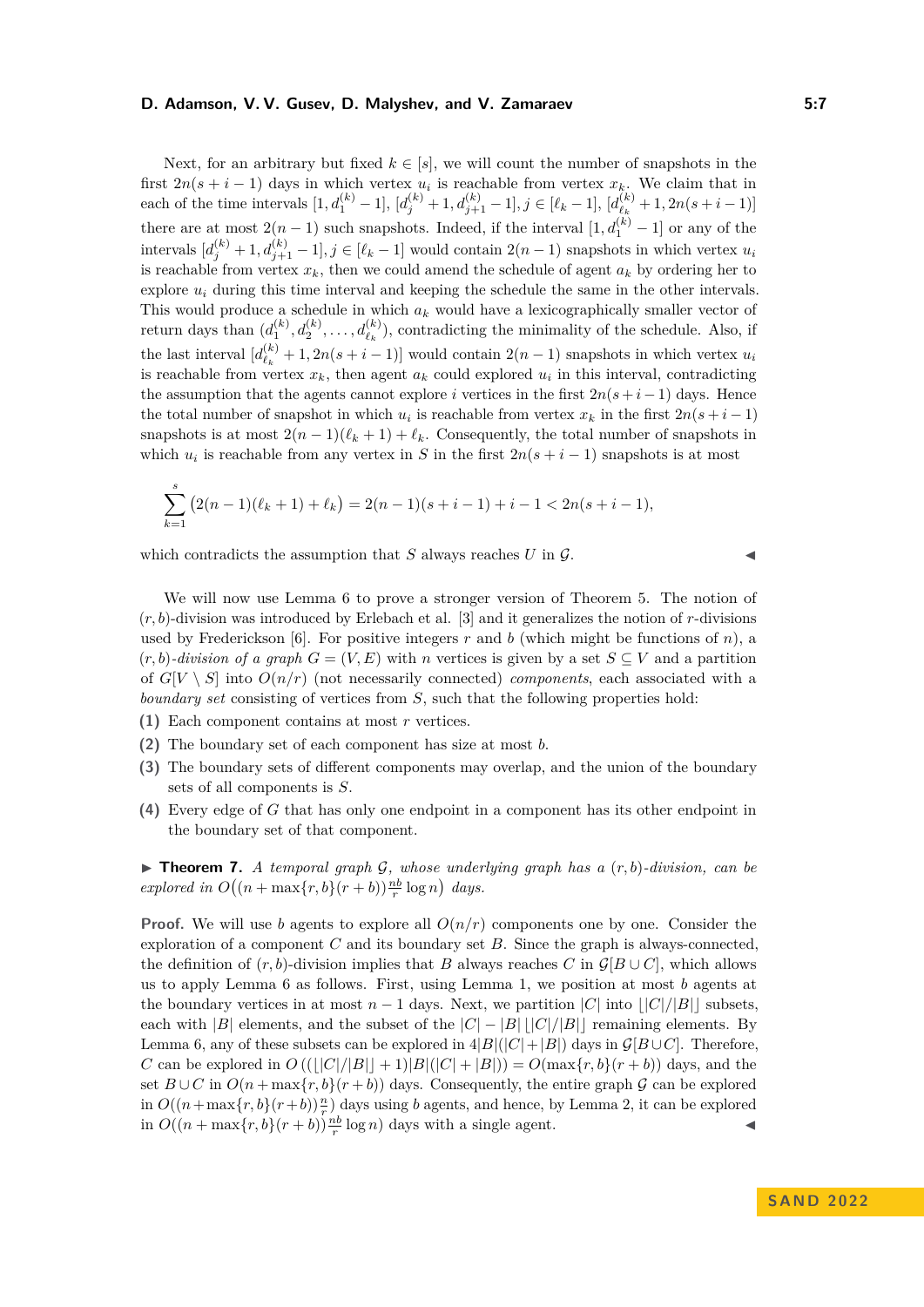## <span id="page-7-1"></span>**3.2 Applications**

## **3.2.1 Bounded treewidth graphs**

It was shown in [\[3\]](#page-9-3) that temporal graphs whose underlying graph has treewidth at most *k* can be explored in  $O(k^{1.5}n^{1.5}\log n)$  days. This bound provides an improvement over the general  $O(n^2)$  bound whenever  $k = o\left(n^{1/3}/\log^{2/3} n\right)$ . A key ingredient of the proof of this result was the fact that graphs with treewidth at most *k* admit a  $\left(2\sqrt{n/k}, 6k\right)$ -division (see Lemma 4.4 in [\[3\]](#page-9-3)). Using exactly the same proof as in [3], but replacing  $\sqrt{\frac{n}{k}}$  and  $\sqrt{nk}$  with  $\sqrt{n}$  everywhere, one can obtain the following

<span id="page-7-2"></span>▶ **Lemma 8** (adaptation of Lemma 4.4 [\[3\]](#page-9-3))**.** *Any graph of treewidth at most k admits a*  $\frac{2\sqrt{n}}{6k}$ -division.

We will use this latter fact together with Theorem [7](#page-6-0) to derive an improved exploration bound for graphs of treewidth at most *k*.

<span id="page-7-3"></span> $\blacktriangleright$  **Theorem 9.** An *n*-vertex temporal graph, whose underlying graph has treewidth at most  $k$ , *can be explored in*  $O(kn^{1.5} \log n)$  *days.* 

**Proof.** We can assume, without loss of generality, that  $k = o(n^{0.5})$ , as otherwise the bound in the statement becomes  $\omega(n^2)$  and the result clearly holds. Under this assumption, Lemma [8](#page-7-2) and Theorem [7](#page-6-0) imply that an *n*-vertex temporal graph, whose underlying graph has treewidth and Theorem *t* imply that an *n*-vertex temporal graph, whose underlying graph has treewed at most *k*, can be explored in  $O((n + \sqrt{n}(\sqrt{n} + k))\sqrt{n}k \log n) = O(kn^{1.5} \log n)$  days.

We note that Theorem [9](#page-7-3) improves the previous bound from [\[3\]](#page-9-3) as well as implies an improvement over the general  $O(n^2)$  bound for graphs with treewidth  $k = o(n^{0.5}/\log n)$ .

# **3.2.2 Planar graphs**

It was shown in [\[3\]](#page-9-3) that temporal realisations of planar graphs can be explored in  $O(n^{1.8} \log n)$ days. We will follow a similar strategy as in [\[3\]](#page-9-3) but use our Theorem [7](#page-6-0) to reduce the bound to  $O(n^{1.75} \log n)$ .

▶ **Theorem 10.** *An n-vertex temporal graph, whose underlying graph is planar, can be explored in*  $O(n^{1.75} \log n)$  *days.* 

**Proof.** Frederickson proved that planar graphs admit  $(r, O(\sqrt{r}))$ -divisions for any  $1 \le r \le n$ [\[6\]](#page-9-7). Applying this result with  $r = \sqrt{n}$  and Theorem [7](#page-6-0) we conclude that a temporal realisation of an *n*-vertex planar graph can be explored in  $O((n + r(r + \sqrt{r})) \frac{n}{\sqrt{r}} \log n)$  $O((n^2/\sqrt{r} + r^{1.5}n) \log n) = O(n^{1.75} \log n) \text{ days.}$ 

## <span id="page-7-0"></span>**4 Subcubic planar graphs**

<span id="page-7-4"></span>Temporal realisations of graphs of maximum degree at most 2 can be explored in linear time. Indeed, a connected graph of maximum degree 2 is either a path or a cycle. Temporal realisations of paths are trivially explorable in linear time, because every snapshot in such temporal graphs must be the same connected graph. As shown in [\[3\]](#page-9-3), temporal realisations of cycles are also explorable in linear time. On the other hand, it was proved in [\[3\]](#page-9-3) that some temporal realisations of planar graphs of maximum degree 4 cannot be explored faster than in  $\Omega(n \log n)$  days even if every snapshot is a path.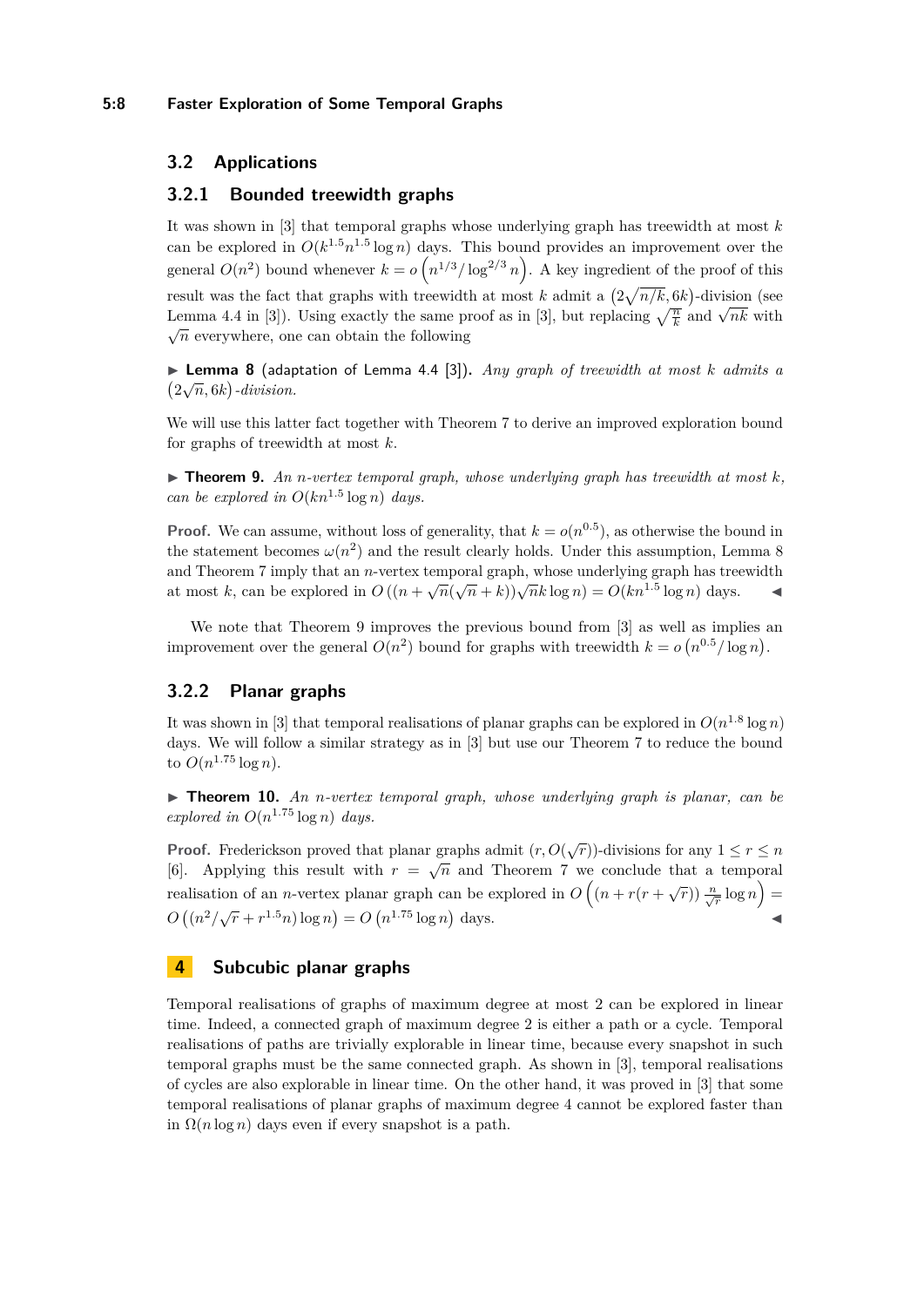<span id="page-8-0"></span>

**Figure 1** An illustration of the transformation from the neighbourhood around the vertex *v* in *G* to the 4-cycle  $(u_1, u_2, u_3, u_4)$  in *H*.

▶ **Theorem 11** (Theorem 4.1, [\[3\]](#page-9-3))**.** *There exist temporal realisations of n-vertex planar graphs of maximum degree 4, in which every snapshot is a path, that cannot be explored faster than*  $\Omega(n \log n)$  *days.* 

This leaves an intriguing open case of exploration time of temporal realisations of planar graphs of maximum degree 3. In particular, are such temporal graphs always explorable in linear time? As we shall see below, in general, such temporal graphs can require  $\Omega(n \log n)$ days for their exploration. To prove the result, we will transform the construction from the proof of Theorem [11](#page-7-4) and apply the following edge contraction lemma from [\[3\]](#page-9-3).

<span id="page-8-1"></span>▶ **Lemma 12** (edge contraction, Lemma 2.4, [\[3\]](#page-9-3))**.** *Let G be a graph such that every temporal realisation of G with lifetime at least t can be explored in t days. Let G*′ *be a graph that is obtained from G by contracting edges. Then every temporal realisation of G*′ *with lifetime t can also be explored in t days.*

<span id="page-8-2"></span>▶ **Theorem 13.** *There exist temporal realisations of n-vertex* subcubic *planar graphs that cannot be explored faster than*  $\Omega(n \log n)$  *days.* 

**Proof.** Let  $n' \geq 16$ , let G be an *n'*-vertex planar graph of maximum degree 4, and let G be a temporal realisation of *G* for which every exploration requires at least *cn*′ log *n* ′ days for some positive constant  $c$ . Such  $G$  and  $\mathcal G$  exist by Theorem [11.](#page-7-4)

From graph *G* we obtain a graph *H* as follows. For every vertex *u* in *G* with 4 neighbours  $v_1, v_2, v_3, v_4$ , we delete *u* from *G*, add 4 new vertices  $u_1, u_2, u_3, u_4$ , forming a 4-cycle  $(u_1, u_2, u_3, u_4)$ , and add 4 new edges  $\{u_1, v_1\}$ ,  $\{u_2, v_2\}$ ,  $\{u_3, v_3\}$ ,  $\{u_4, v_4\}$  (see Figure [1\)](#page-8-0). Let *n* be the number of vertices in *H*. Clearly,  $n' \leq n \leq 4n'$  and *G* is obtained from *H* by contracting edges. Furthermore, it is not hard to see that *H* is planar and every vertex in *H* has degree at most 3. Therefore, there exists a temporal realisation  $H$  of *H* for which every exploration requires at least *cn'* log *n'* days. Indeed, otherwise, by Lemma [12,](#page-8-1) G could be explored in less than  $cn' \log n'$  days, which would contradict our assumption. Hence,  $\mathcal{H}$ cannot be explored in less than

$$
cn' \log n' \ge c \frac{n}{4} \log \frac{n}{4} \ge \frac{c}{8} n \log n = \Omega(n \log n)
$$

days, where the latter inequality uses the assumption that  $n \geq 16$ .

 $\triangleright$  Remark. We note that in the temporal graph G from the proof of Theorem [11](#page-7-4) every snapshot is a path. The transformation in the above proof of Theorem [13](#page-8-2) can be easily specified in such a way that every snapshot in  $H$  is also a path. We leave the details to the interested reader.